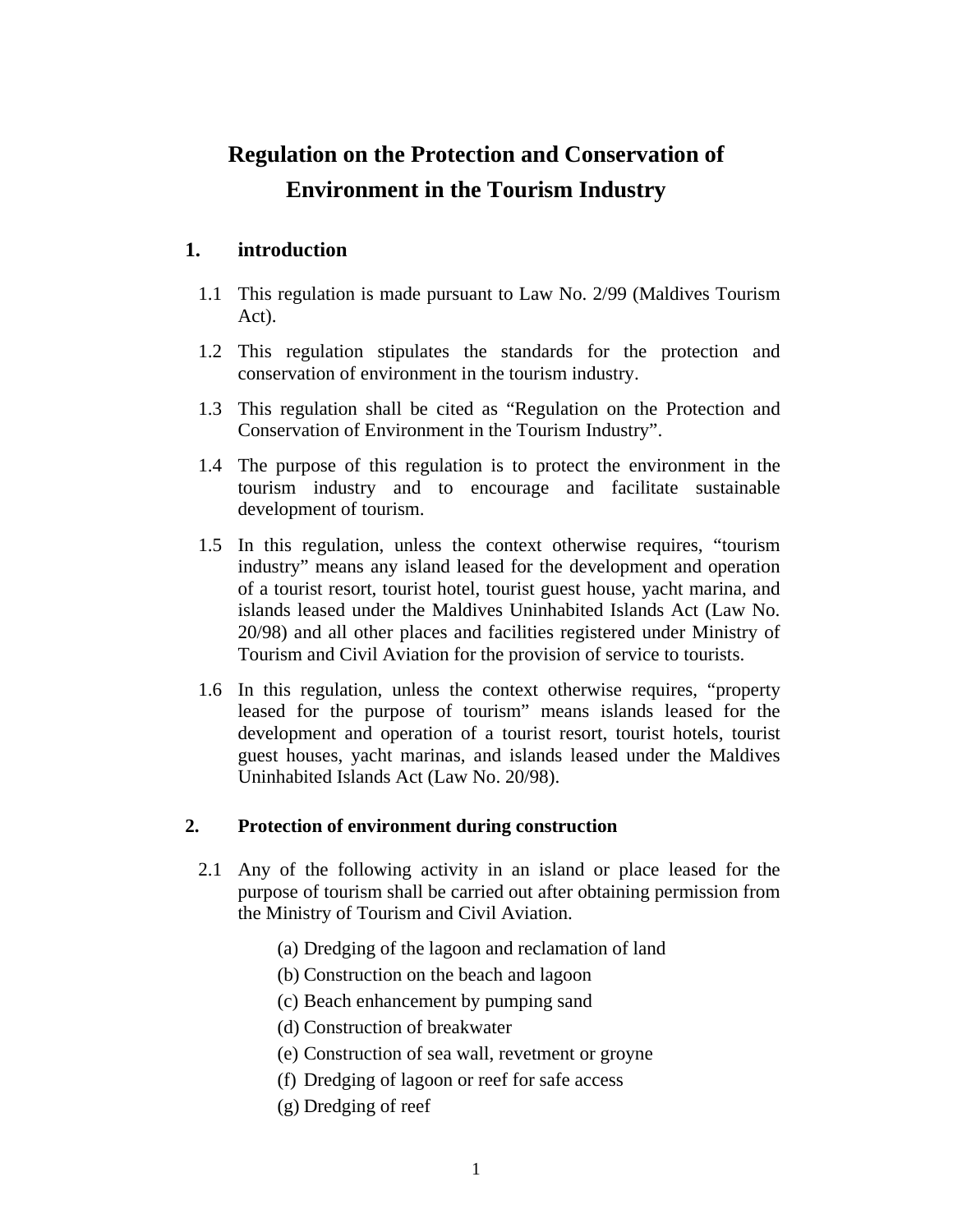- (h) Felling of trees
- (i) Importing and exporting living species
- (j) Conducting research of land, sea and lagoon
- (k) Demolition of a building or facility
- (l) Anything which may adversely affect the vegetation or fresh water lens of the island
- 2.2 In addition to the provisions of clause 2.1 above, any activity that may cause damage or adversely affect the environment shall be carried out after obtaining permission from the Ministry of Tourism and Civil Aviation.
- 2.3 In making an application to obtain the permission to carry out any activity stipulated in clause 2.1, the applicant must submit the details of the activity together with a site plan of the island or designated area prepared to a reasonable scale. The site plan must include the following:
	- (a) Beach toe
	- (b) Vegetation line
	- (c) High tide line
	- (d) Low tide line
	- (e) Reef crest line
	- (f) Deep lagoon line
- 2.4 An environmental impact assessment report prepared in accordance with the Protection and Conservation of Environment Act of Maldives (Law No. 4/93) shall be submitted to the Ministry of Tourism and Civil Aviation prior to the commencement of any construction project or any activity stipulated in clause 2.1
- 2.5 Trees shall not be felled in order to construct buildings or for other purpose in an island, resort, or other place leased for the purpose of tourism, except with prior written permission from the Ministry of Tourism and Civil Aviation.
- 2.6 In the event any tree or coconut palm is felled for construction or any other reason in any resort, picnic island, or marina or such other place leased for the purpose of tourism, two trees or coconut palms shall be replanted in the same island.
- 2.7 In the event trees has to be felled for infrastructure development in an island or land leased for the development of tourism, and if the said island or land does not have space to replant two trees for each tree felled, then evidence to sustain the same shall be submitted to the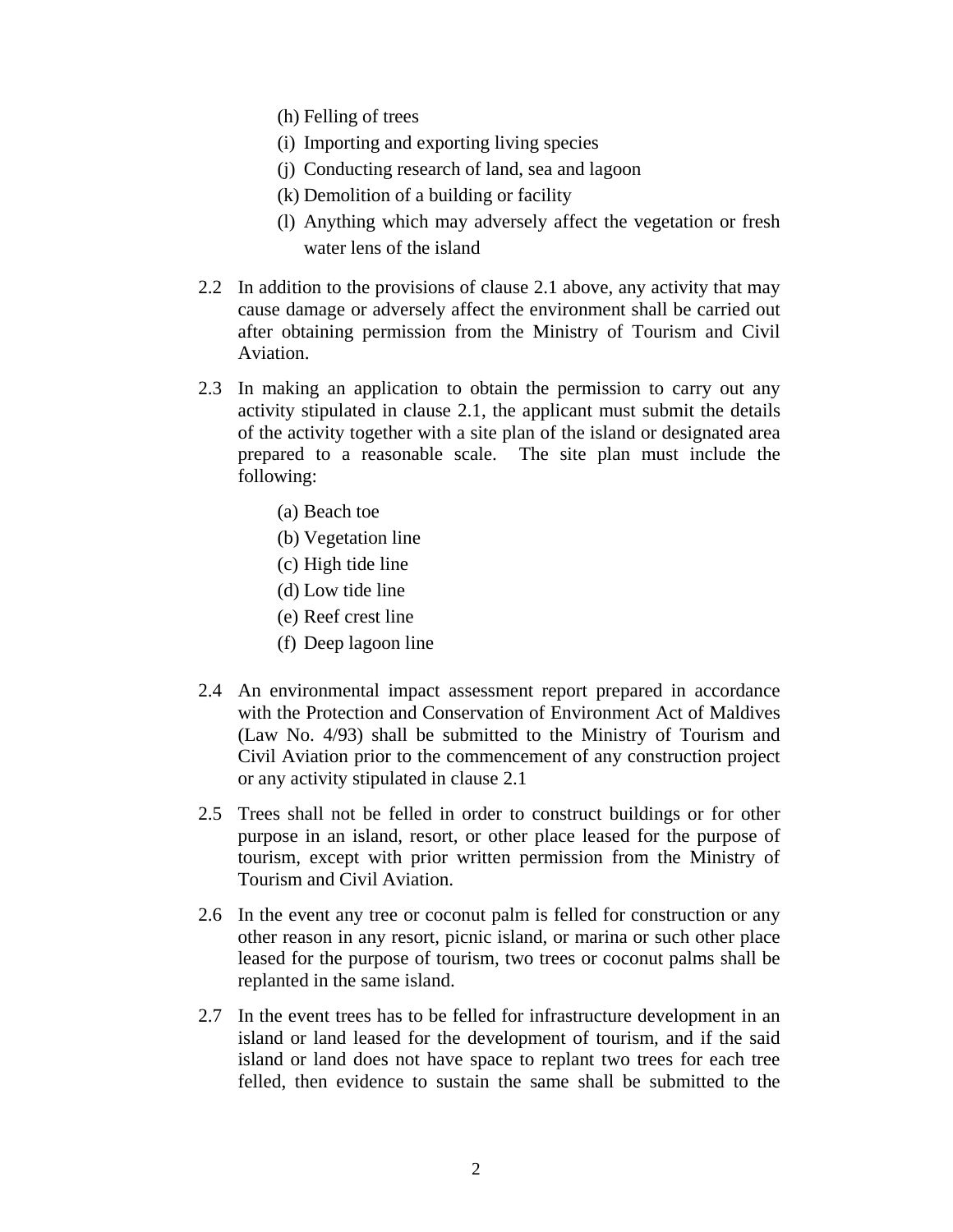Ministry of Tourism and Civil Aviation and a special permission to be exempted from the requirement in clause 2.6 shall be obtained.

- 2.8 Huge, aged or rare trees shall not be felled in any resort, picnic island, marina or such place leased for the development of tourism. While allocating land for the purpose of construction, an unused area of five meters radius around such trees shall be spared.
- 2.9 Ground water shall not be extracted for the purpose of construction in an island or land leased for the development of tourism.
- 2.10 Any infrastructure or facility in an island or land leased for the development of tourism shall be built five meters inwards from the vegetation line.
- 2.11 A distance of at least two meters shall be spared in between two guest rooms or guest room blocks in building guest rooms in any resort, picnic island, marina or such place leased for the development of tourism.
- 2.12 In order to preserve and maintain the natural environment of islands or part of it leased for purpose of tourism, at least 80% of the island shall be spared un-built. The area inwards from the vegetation line shall be taken as the area of the island. If the relevant area is a designated part of an island, the area inwards from the vegetation line of that area shall be taken.
- 2.13 It is prohibited to extract coral stones from any part of the lagoon or the reef of an island in the Maldives, for any purpose of an island leased for the development of tourism
- 2.14 In an island or land leased for the development of tourism, all jetties built in all resorts, picnic islands, marinas or other islands shall be built in such a way that allows free movement of water current and sand beneath the jetty.
- 2.15 Coral stone shall not be extracted from any reef in the Maldives for renovation or repair of any jetty or breakwater built (prior to the passing of this regulation) in accordance with clause 2.14 of this regulation.

#### **3. Protected species**

3.1 Protected birds or marine living species shall not be caught or kept in cages or other enclosed space in an island or land leased for the development of tourism.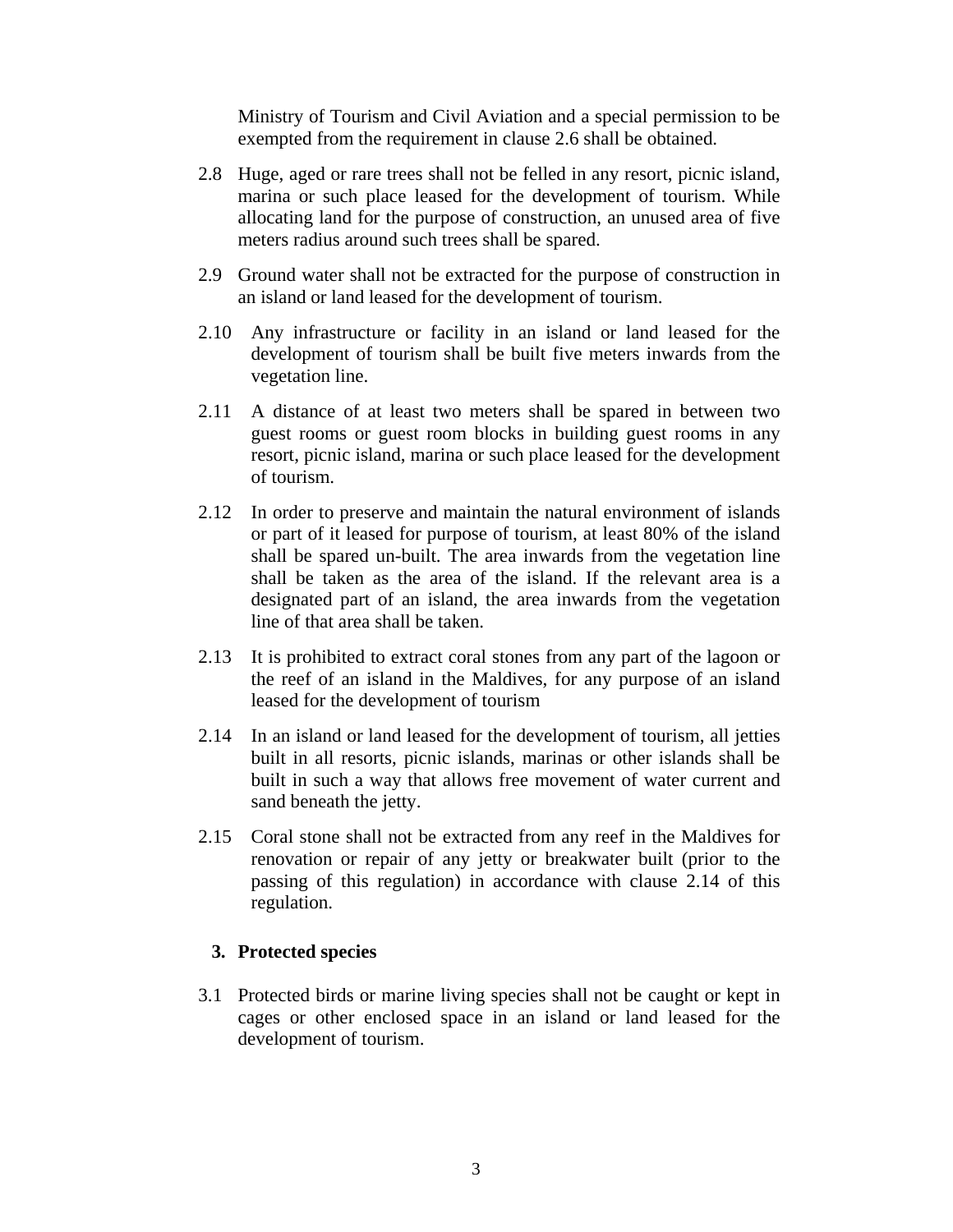- 3.2 It is prohibited to carry out any activity that would harm the protected living species in an island or place leased for the development of tourism, or harming or shifting their nests or habitat or eggs.
- 3.3 It is prohibited, except as may be permitted by a competent government authority, to carry out any renovation, improvement or alteration to a protected area.
- 3.4 It is prohibited to anchor any vessel in a protected area. If buoys are placed in a protected area, those must be used for anchoring vessels.
- 3.5 Places, items, building or structures of historical, cultural or natural and environmental significance in an island leased for tourism purpose shall be properly maintained and conserved in accordance with the instructions from relevant government authorities.
- 3.6 Any place designated by the government as of historic significance in any island or part of it leased for tourism development shall be properly maintained. An un-built area with a radius of at least 5 meters shall be left surrounding such places.
- 3.7 In taking tourist to diving areas, no harm should be caused to the marine flora and fauna of the Maldives and no item shall be extracted or removed from such places.
- 3.8 If any item or place of historic or cultural significance is found while diving with tourists, it shall be reported to the Ministry of Tourism and Civil Aviation without causing any damage to such item or place.

### **4. Planting of Trees, use of fertilizers and keeping living species**

- 4.1 All soils and chemicals used as pesticides and fertilizers imported for use in a tourist resort, picnic island, marina or such a place shall be imported after obtaining written permission from the relevant government authority.
- 4.2 Any plant of any species, imported for use in a tourist resort, Picnic island, marina or such a place, shall be used or planted after obtaining written permission and in accordance with the instructions from the Ministry of Tourism and Civil Aviation. Particulars of trees so planted must be informed to the Ministry of Tourism and Civil Aviation.
- 4.3 In case any disease or fungus is found in any plants in the resort, it shall be reported to the relevant government authority, and measures to remedy the problem must be carried out in accordance with advice and instructions from such authorities. Information on the same shall be reported to the Ministry of Tourism and Civil Aviation.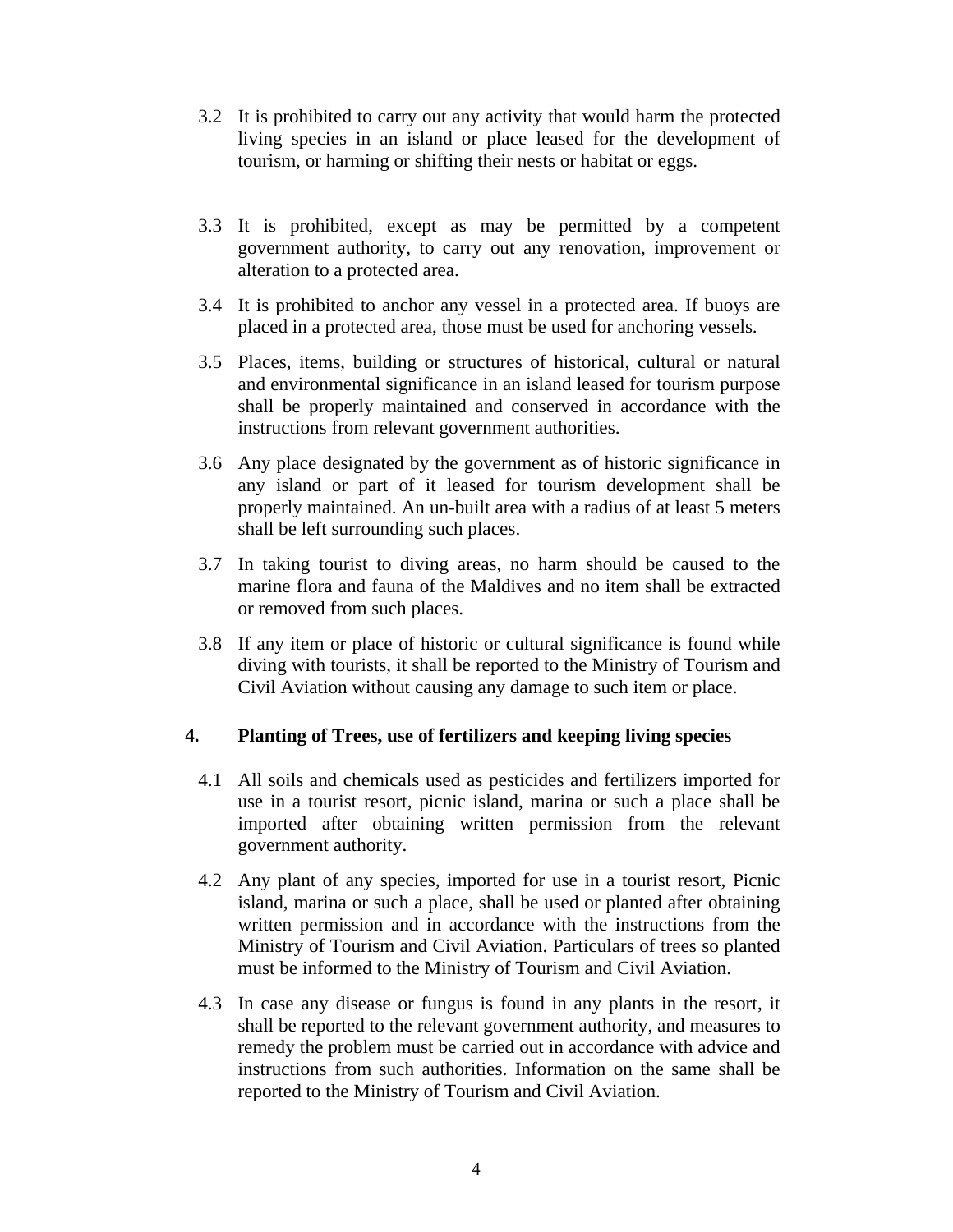- 4.4 Written permission and instructions shall be obtained from the Ministry of Tourism and Civil Aviation prior to carrying out any of the following in any island or land leased for tourism purpose.
	- (a) Felling of tress for various purposes.
	- (b) Importing and exporting of living species.

## **5. Waste Management**

- 5.1 Bins to collect waste shall be kept in various areas in an easily accessible manner in all resorts, picnic islands, marinas or such places leased for tourism purposes. Such bins shall be in a clean and sanitary state, with the lid closed.
- 5.2 Food and beverages, putrefying items, plastics, paper, glass, iron and items such as cans and toxic or hazardous waste shall be kept in separate bins for each type, and shall be labeled as such.
- 5.3 Waste disposal in tourist resorts, picnic islands, and marinas operating in the Maldives shall be carried out in a manner that would have the least impact on the environment, and in accordance with the laws and regulations and in accordance with the following rules prescribed by the Ministry of Tourism and Civil Aviation.
	- 5.3.1 Incinerators, compactors and bottle crushers shall be kept and used in all tourist resorts operating in the Maldives. If such equipment does not exist in any resort, such resorts shall obtain and start using that equipment within 6 months from the date of coming into force of this regulation.
	- 5.3.2 Waste shall be disposed to the designated area if there is such an area in the region, in the absence of a designated area waste shall be disposed in a manner that is least harmful to the environment.
	- 5.3.3 In the absence of a designated area for waste disposal in the region, only food waste and biodegradable waste may be dumped into the ocean. Any biodegradable waste dumped as such shall be dumped to the sea outside atoll, taking into account the wind and ocean currents so that it would not land on the shores of islands.
	- 5.3.4 It is prohibited to burn waste generated from the operation of the resort in the open areas of the resort. Incinerator shall be used to dispose such waste. Items that would cause emission of noxious gases into the atmosphere when burned (such as plastics) shall not be burned and shall be collected and delivered to a designated waste management area.
	- 5.3.5 Information relating to particulars of vessels, including the capacity and proper logs on trips made for waste disposal in an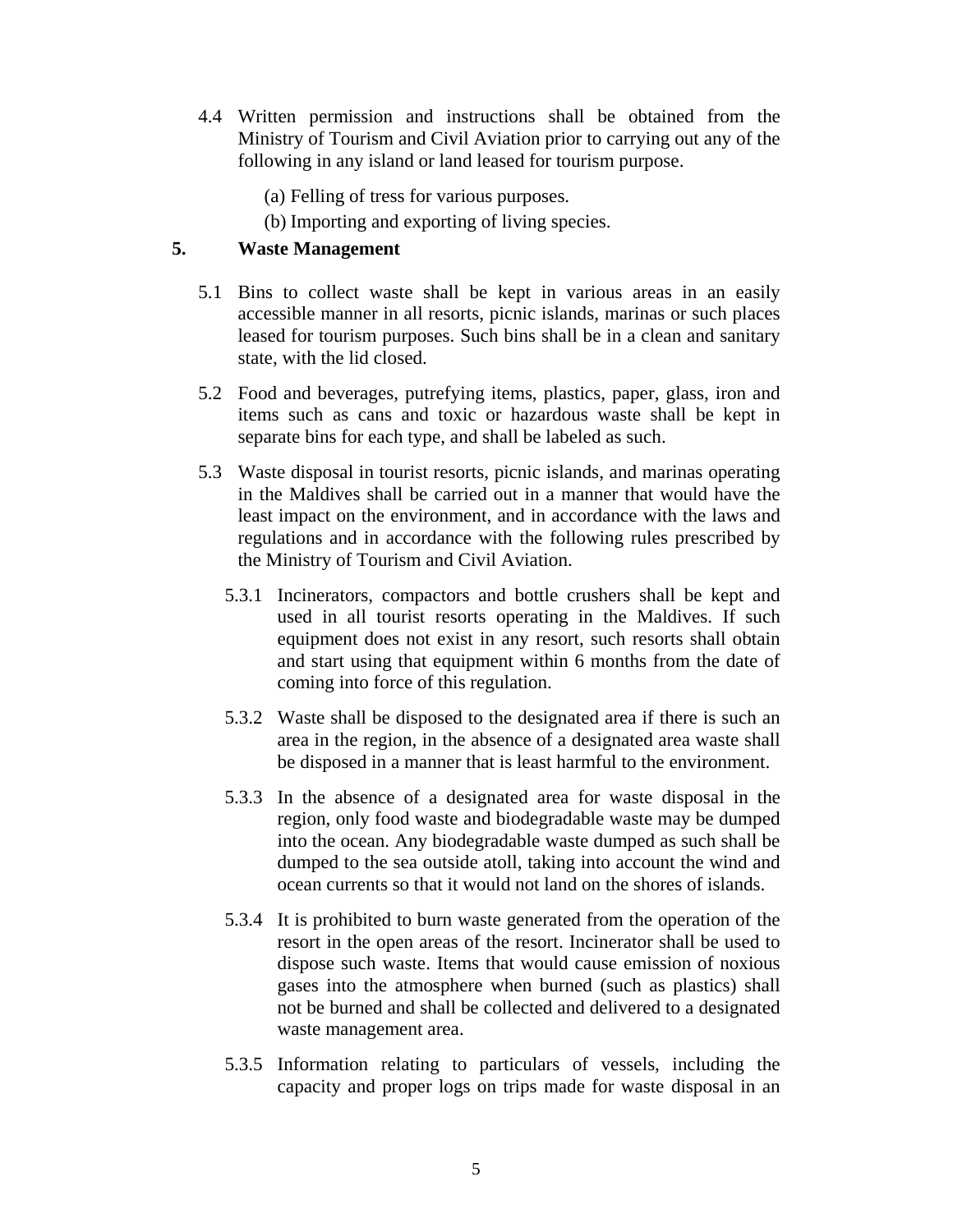island or part of it leased for tourism purpose, shall be submitted to Ministry of Tourism and Civil Aviation.

- 5.3.6 It is prohibited to pump any sewer or waste into the lagoons or into any protected area of the ocean from any tourist vessel.
- 5.3.7 Tourist vessels shall dispose sewer and waste in a manner that is harmless to the environment.
- 5.3.8 Every tourist vessel shall have a system for collection and keeping of waste generated in the vessel until such waste is taken to a designated place for deposition of waste.

#### **6. Storage of Water**

- 6.1 For the purpose of provision of clean and safe water sufficient for use in the resort, every resort shall have a desalination plant. The plant shall be registered with Maldives Water and Sanitation Authority in accordance with the "Regulation on Desalination Plants", and shall comply with such regulation in the operation of the desalination plant.
- 6.2 The quality of water generated form the desalination plant shall not be lower than that set by the relevant government authority. Daily logs relating to the quality of water shall be recorded and maintained.
- 6.3 Clean and safe water that would be sufficient for 5 days, for use of tourists and staff and for all its purposes, shall be stored at every resort, Picnic island, marina or other place made for tourists.
- 6.4 No resort, picnic island or marina shall do any activity that would contaminate the water table of the island.
- 6.5 Ground water taken from any resort, picnic island or marina shall not be used for drinking by guests or staff, and shall not be supplied to guest rooms or toilets of guest rooms or for use by staff.
- 6.6 Drinking water shall be stored safely in a manner that it is not contaminated. The quality of drinking water shall not be lower than that set by the relevant government authority.
- 6.7 Any type of oil (e.g. used engine oil) or any other chemical which may damage the environment shall not be drained to the ground.

### **7. Sewage and Waste Water Treatment**

7.1 Sewage shall be disposed in a manner that is least harmful to the environment.